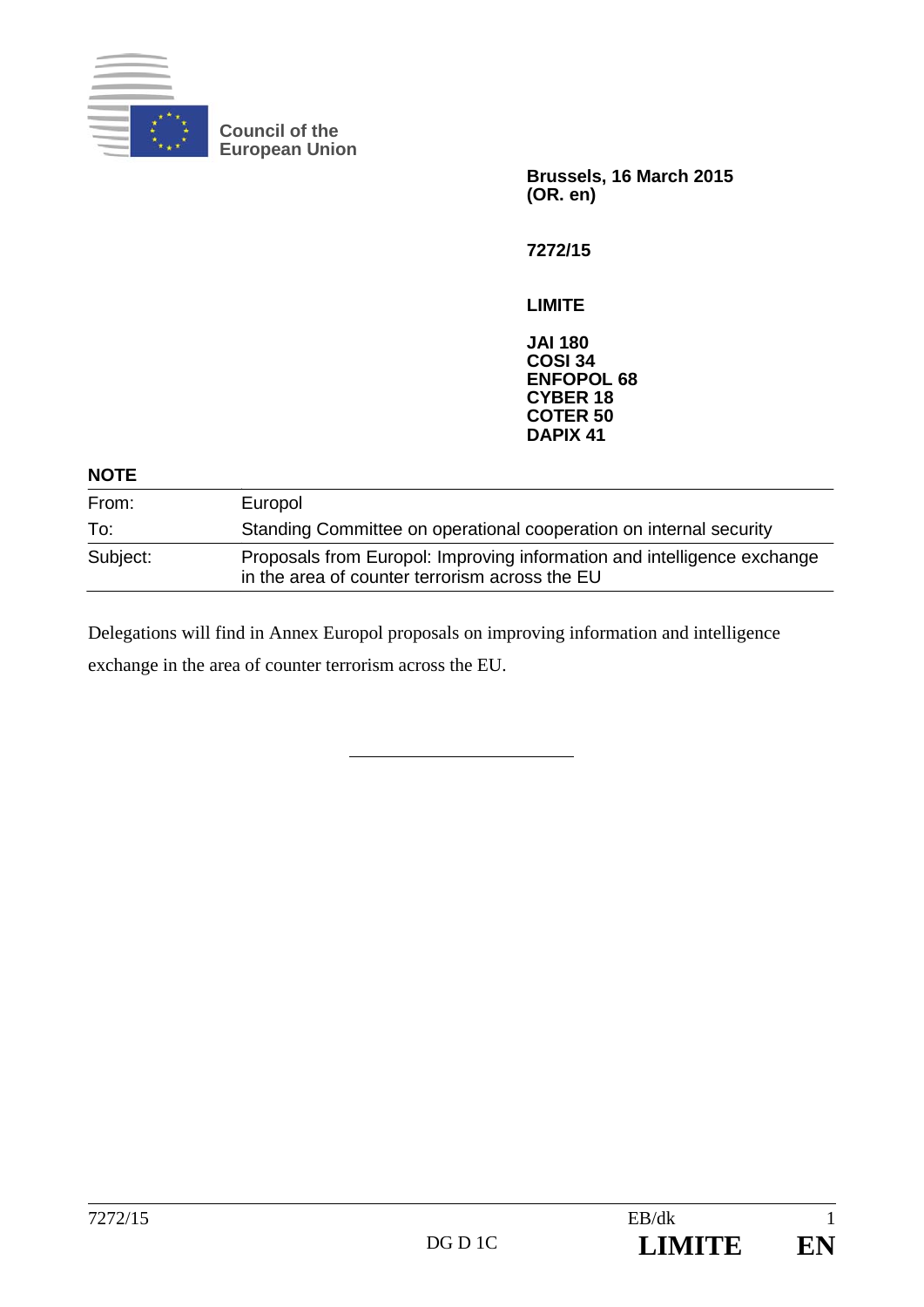# **ANNEX**



The Hague, 16 March 2015 763944

#### **Proposals from Europol**

#### **Improving information and intelligence exchange**

#### **in the area of counter terrorism across the EU**

### **1 Aim**

This document summarises Europol's proposals regarding the Presidency's outline on the way forward, presented to the Justice and Home Affairs (JHA) Council of 12 March 2015. Section 4 of that paper "Step up information sharing and operational cooperation" invites Europol to "submit proposals on how existing platforms and services can be better used for information exchange, which will be considered by COSI as a matter of priority with a view to reporting to the Council in  $_{\text{June}}$  $^{,1}$ 

### **2 Current situation**

The Paris and Riga statements as well as the European Council declaration giving political direction on enhanced information sharing and operational cooperation are the most recent of many such calls stretching back to 2001<sup>2</sup>.

 **1** doc. 6891/15 JAI 160 COSI 31 ENFOPOL 57 SIRIS 15 FRONT 51

**<sup>2</sup>** The European Council Declaration on Combating Terrorism concluded on 25 March 2004, after the terrorist attacks in Madrid, stated that it is the political objective to "… improve mechanisms for co–operation and the promotion of effective systematic collaboration between police, security and intelligence services. The flow of intelligence in relation to all aspects of terrorism to Europol should be improved. The further development of the relationship between Europol and intelligence services will also be taken forward.…". Earlier on, the European Council of 21 September 2001 called for "Member States will share with Europol, systematically and without delay, all useful data regarding terrorism". The Justice and Home Affairs (JHA) Council of 20 September 2001 concluded "The Council would reiterate how important it is for the quality of Europol analyses that the police authorities and also the intelligence services of the Member States should quickly pass on any relevant information on terrorism  $\cdots$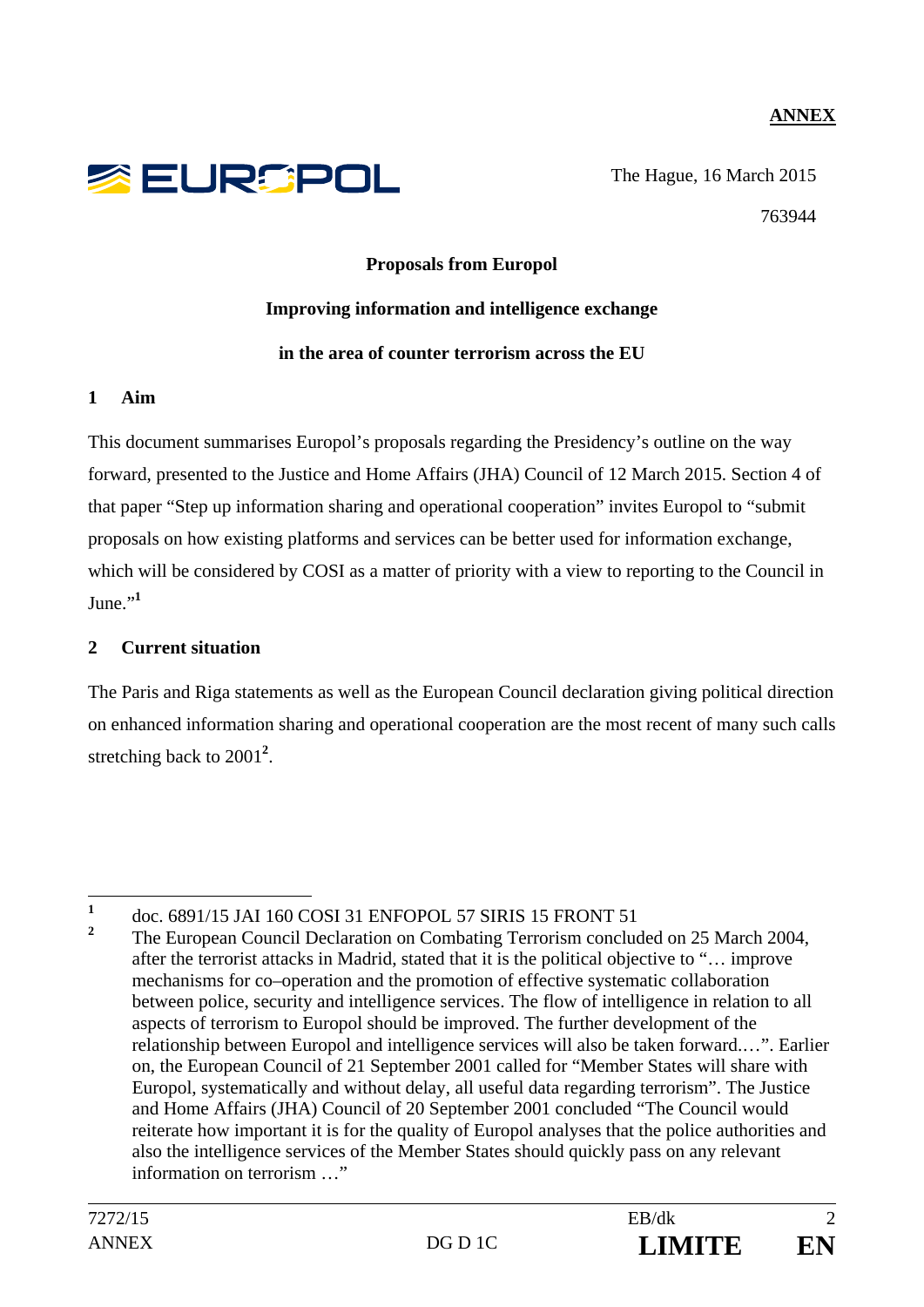In 2005, Council Decision 2005/671/JHA on the exchange of information and cooperation concerning terrorist offences introduced a legal requirement for Member States to ensure that information on criminal investigations in respect of terrorist offences is sent to Europol.

Europol's experience, supported by the figures below, is that the expectations generated by these political decisions have not been generally met, with the potentials for the full and proper use of Europol's information management capabilities not realised in the area of counter terrorism.

### **2.1 Use of Europol's secure information and intelligence platform (SIENA)**

- **Only 14 Member States have connected a counter terrorism unit/authority to SIENA**.
- In **2014**, **terrorism crime** related information and intelligence exchange accounted for **4%** of the **overall volume of messages exchanged** (605.000) between EU Member States, Europol and third parties through SIENA. This ratio has been at comparable levels since 2010.
- This figure showed a **significant increase to 8% in January 2015** but by the **end of February 2015** had already returned to the **average level of 4%**.

Resulting from the above SIENA statistics, it emerges that there is still an urgent need to **facilitate awareness and access, as well as engender greater trust in the counter terrorism environment for sharing information and intelligence at EU level**.

- **2.2 Use of the Europol Information System (EIS) at Europol** 
	- By **December 2014**, **18 foreign terrorist fighters** had been inserted into the EIS by **2 Member States**. By the beginning of **March 2015** this had increased to **233** submitted **by 8 Member States.**
	- Overall, by the end of **December 2014**, there had been **1125 objects** (incl. around **350 person** entities) linked to terrorism inserted in the EIS. By the beginning of **March 2015** there were **1694 objects** (including around **580 person** entities) related to terrorism.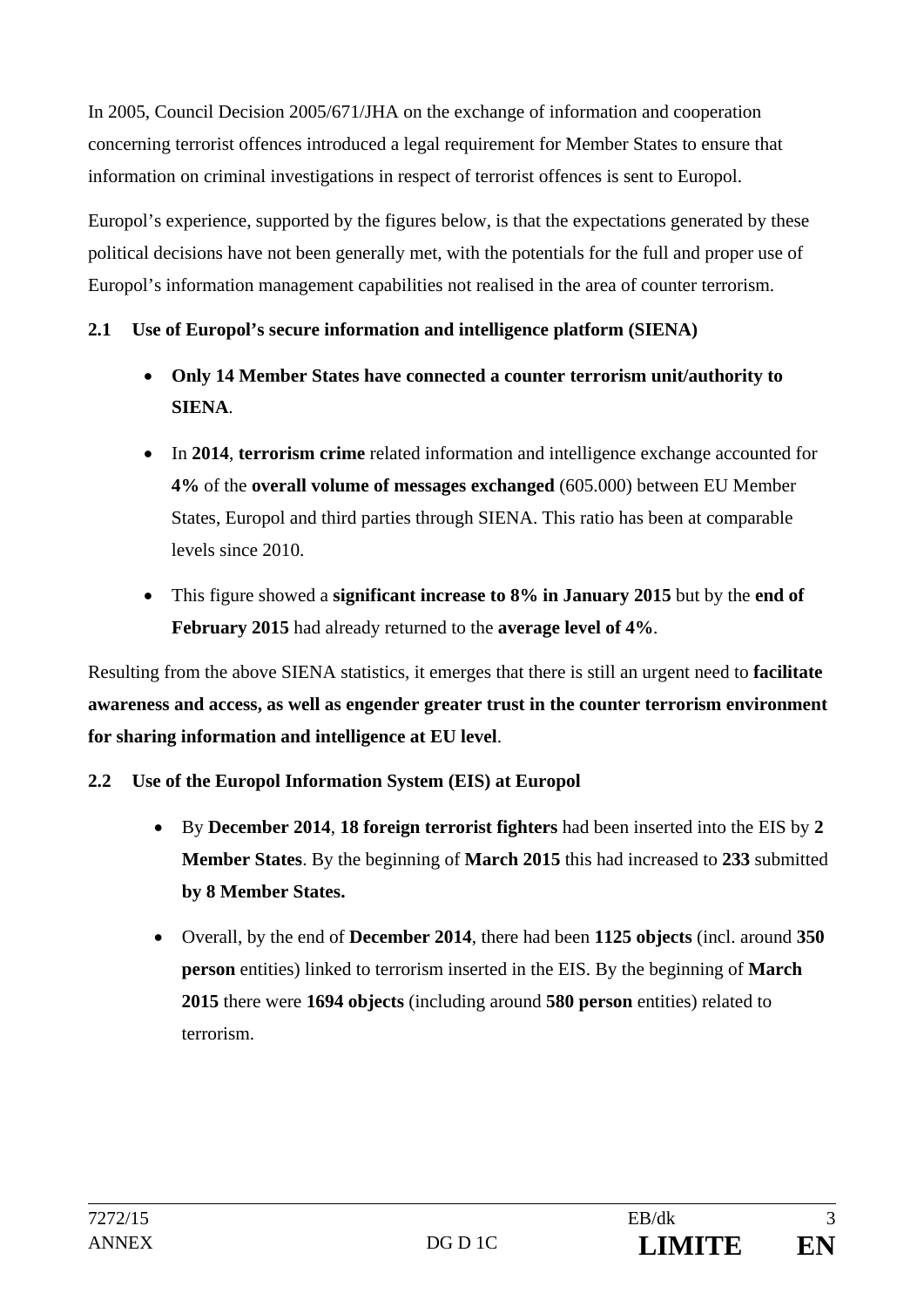# **2.3 Exploiting Focal Point (FP) Travellers at Europol**

- All **28 EU Member States participate in FP Travellers**. Australia, Norway, Switzerland and, since the end of February 2015, the US Custom and Border Protection Service (CBP) are associated to FP Travellers. The association of Eurojust, the Former Yugoslav Republic of Macedonia (FYROM), Albania and Interpol is currently being considered by Member States.
- Member States have increasingly provided information on foreign terrorist fighters to Europol since January 2013. The **total number of contributions** was close to **620** by the end of **February 2015**, with over **3.600 person entities** stored in FP Traveller.
- However, **60%** of these contributions **originate from 5 Member States** and **one associated third country**.
- Recent reporting suggests that Member States believe there are over 10,000 persons of interest in the EU with links to foreign terrorist fighters. Despite the positive developments, **there is still a considerable shortfall between the information available to counter terrorist services and that which is shared with or through Europol**.
- **2.4 Use of Terrorist Finance Tracking Programme (TFTP) through Europol** 
	- Between the entry into force of the TFTP agreement in **August 2010** and **December 2014**, **69 contributions** (information provided directly by the US) occurred, resulting in **1000 intelligence leads**. 240 requests were sent by Europol and Member States, leading to **6335 intelligence leads**. Overall, **more than 7300 intelligence leads** have been generated by TFTP since it went into force.
	- In 2014 (from the overall figures), there was also a significantly growing number of requests related to the phenomenon of travelling fighters (Syria/Iraq/IS). **35 requests were sent by Europol and Member States**, generating **937 intelligence leads of relevance to 11 Member States**.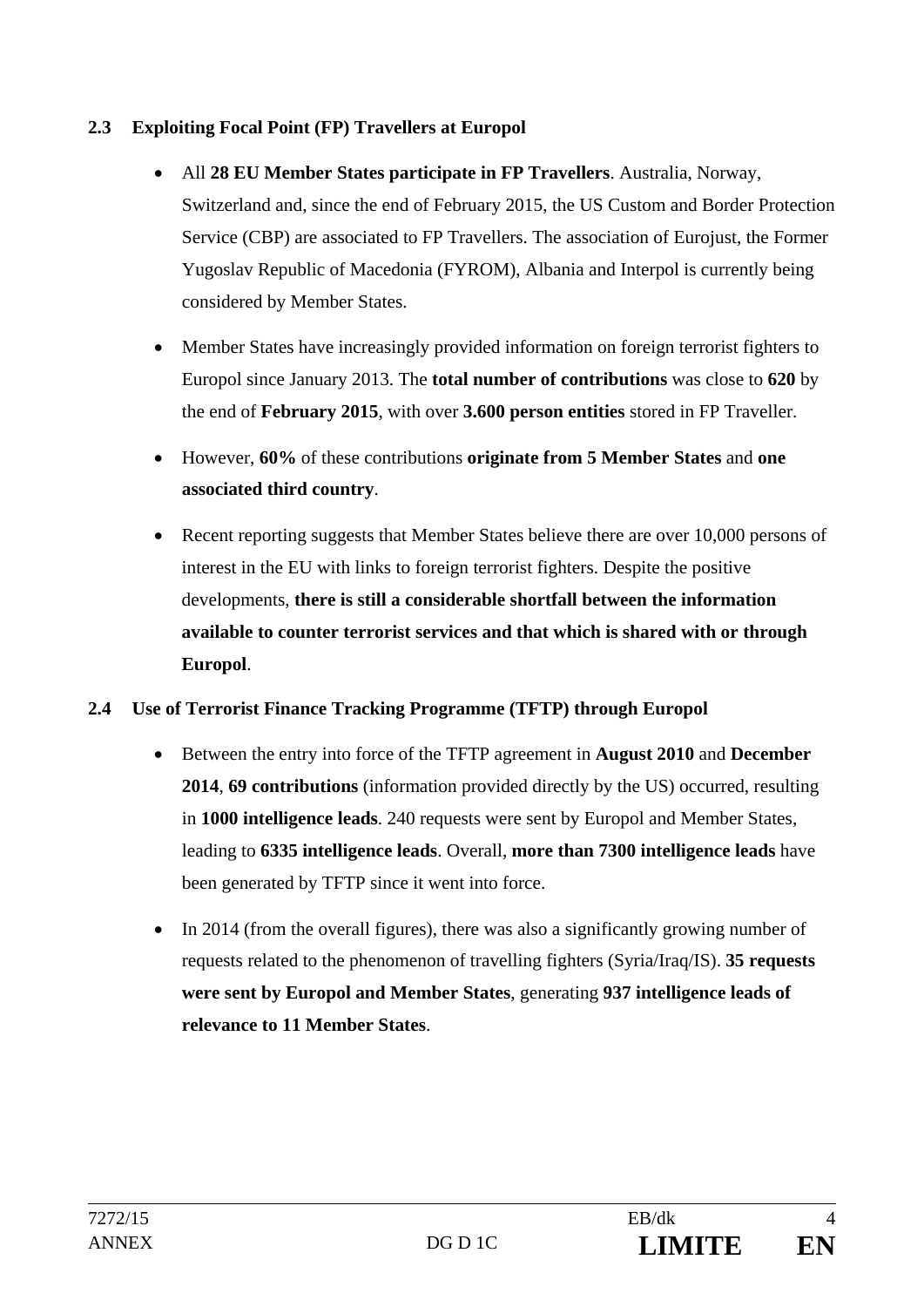Over **January and February 2015**, 23 contributions were submitted by the US authorities and 26 requests were sent by EU Member States and Europol, with a total to date of **1983 intelligence leads in 2015** of relevance to **17 Member States**. This included **25 exchanges** within TFTP concerning travelling fighters (Syria/Iraq/IS), leading to **818 leads** specific to this phenomenon.

# **2.5 Use of Check the Web (CtW)**

- All Member States are part of the Check the Web (CtW) portal at Europol which contains **1538 entities** (statements, publications, videos, audios) that were **published in 2014**. In addition, Switzerland and Australia are associated third parties.
- Europol has observed that terrorist propaganda material now focuses on videos and audio material, given the expected higher impact on potential supporters and volunteers through social media.
- Since 2007 (when CtW was established at Europol), close to **11500 publication items** have been incorporated onto the portal. The vast majority of propaganda items available on Check the Web were provided by Europol through own monitoring activities: In **2014**, **1 Member State provided 2 contributions while Australia submitted 8 dedicated analysis reports to CtW**.

### **2.6 Exploiting Focal Point (FP) Firearms**

- **21 Member States** are members of FP Firearms, which was opened **in January 2014. 6 third parties** are associated to FP Firearms (Eurojust, Switzerland, Australia, the US (ATF), Albania and Interpol).
- FP Firearms has so far received **1780 contributions**, relating to around **300 investigative cases**, about **60.000 firearms and close to 1800 suspected companies** involved. Since January 2015 to today, FP Firearms has received **415 contributions**. This shows an **increase of contributions** if compared with the same period last year (164 contributions received in the same period in 2014).
- The **Paris and Copenhagen terror attacks in 2015** highlight that the terrorists obtained the firearms from the criminal markets. It is therefore **crucial to identify supply opportunities for terrorist**, thus Europol has re-enforced its operational activities to close this intelligence gap.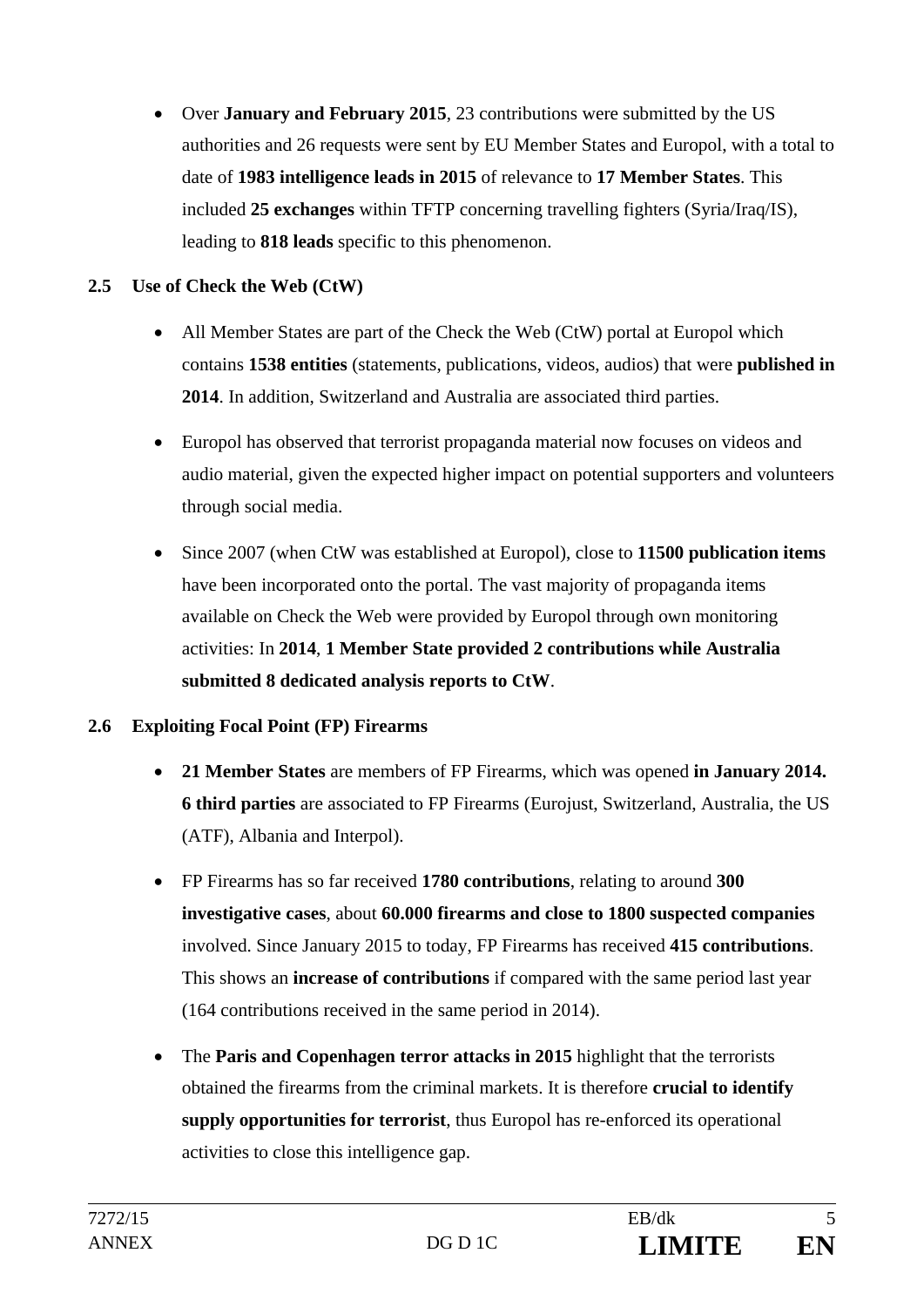# **3 Proposals**

# **3.1 Information sharing and operational cooperation**

To step-up information sharing and operational cooperation action is required both at Europol and at the level of national authorities. Focusing on existing platforms and services still allows scope for considering new and innovative approaches without reinventing the wheel. The answer lies more in exploring how existing platforms and services might be better used rather than identifying whether new platforms and services are needed.

### **3.1.1 Actions by Europol**

- Building on the Europol experience of establishing the European Cybercrime Centre (EC3) where internal restructuring and reallocation of resources and priorities delivered an effective response Europol intends to follow a similar model in addressing the current challenge. Establishing an **EU Counter Terrorism Centre (ECTC)** within the existing organisational structure of Europol ensures the existing platforms and services (listed in Annex 1) are utilised to maximum effect.
- Europol shall provide **sealed off**, **high security office space** (including Faraday compartments for classified information and intelligence handling) to house ECTC.
- Europol shall prioritise the work required to facilitate the exchange of information and intelligence at the level of **EU CONFIDENTIAL through SIENA** (currently EU RESTRICTED).
- Europol shall exploit the opportunities afforded by the **cross-matching of data between law enforcement authorities and intelligence authorities through the use of pseudonymization tools**.
- Europol shall implement a "**three-tier intelligence sharing approach**" ensuring synergies on data stored on SIS II, EIS and in FP Travellers.
- Europol builds an **Internet Referral Unit (IRU)** as per the guidance of the Justice and Home Affairs Council of 12 March 2015 (see doc. 7266/15).
- Europol will continue its efforts to **engage with counter terrorism units and their heads** in order to step up information and intelligence sharing with or through Europol and by providing a **platform at EU level**.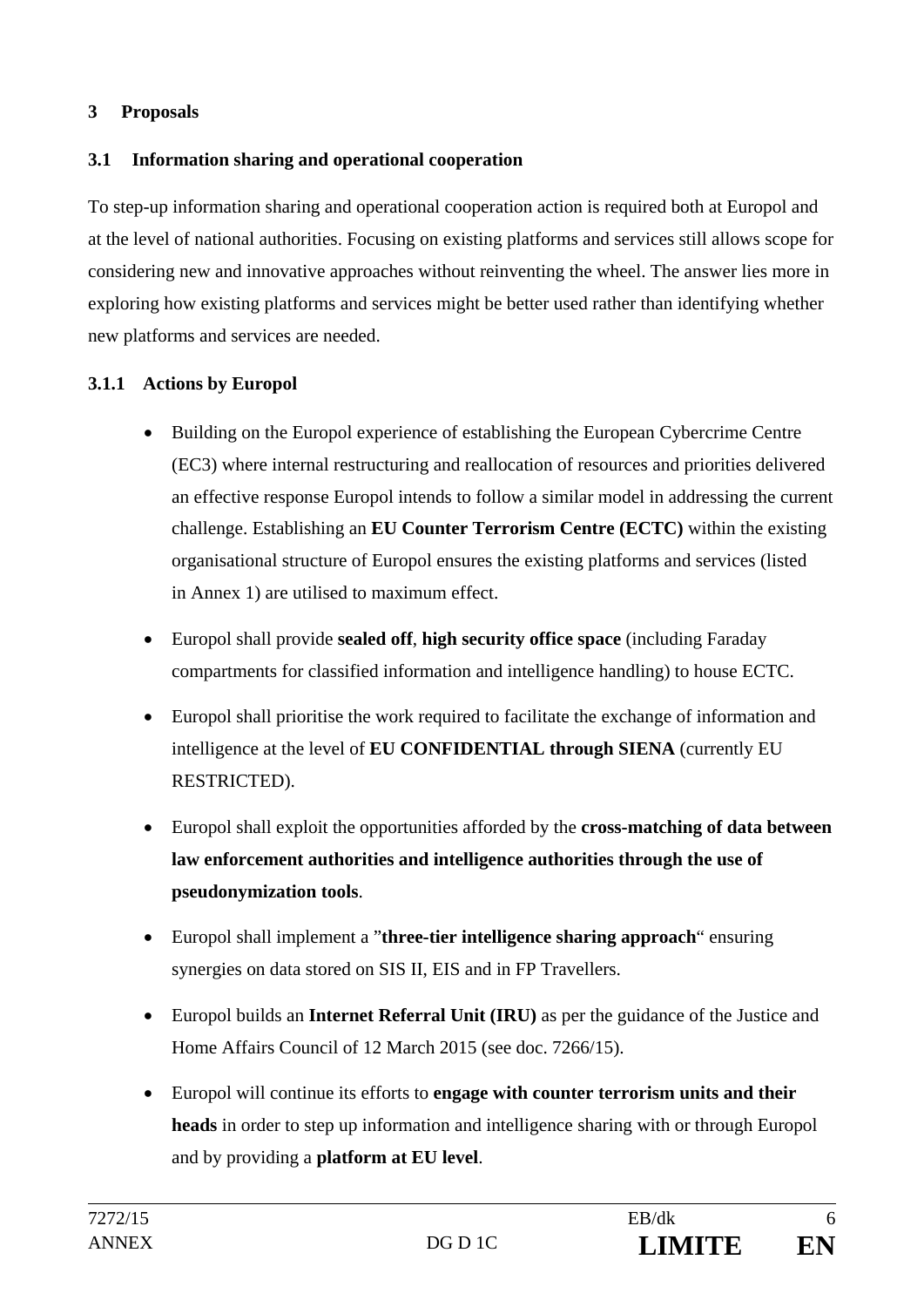### **3.1.2 Actions by Member States**

- Counter terrorism units in **all Member States should start using the secure exchange system of Europol (SIENA) to share information and intelligence**. This can be realised by establishing a secure connection through the Europol National Unit (ENU), or by opting for a direct connection towards Europol (subject to agreement with the ENU).**<sup>3</sup>** Counter terrorism units connected to SIENA use a Point-To-Point (P2P) connection, allowing counter terrorism units to send and receive SIENA messages directly with other counter terrorism units. While Europol's FPs can be part of the P2P network they need to be addressed by counter terrorism units directly.
- Member States should **maximise their use of the other Europol platforms and services** (listed in Annex 1).
- Member States should **improve the mechanism at the national level for sharing relevant information** between the law enforcement including Europol and intelligence services.
- Member States should improve their information sharing and operational cooperation in respect of the **terrorist acquisition and use of firearms** (see doc. 6739/15).
- **Member States**, in particular in the formation of COSI, consider promoting **Europol as the channel of first choice** for information and intelligence sharing across EU Member States.

# **3.1.3 Actions by Commission**

- The Commission, in the context of the development of the **EU Security Agenda**, could consider promoting **Europol as the channel of first choice for information and intelligence sharing across EU Member States**.
- The Commission could promote the use of **Europol's key tools and core systems**, e.g. SIENA, EIS and EAS as EU solutions to information sharing requirements.

 **3** Article 7 (2) of the Europol Council Decision (ECD) defines: "The national unit shall be the only liaison body between Europol and the competent authorities of the Member States. Member States, however, may allow direct contacts between designated competent authorities and Europol subject to conditions determined by the Member State in question, including prior involvement of the national unit."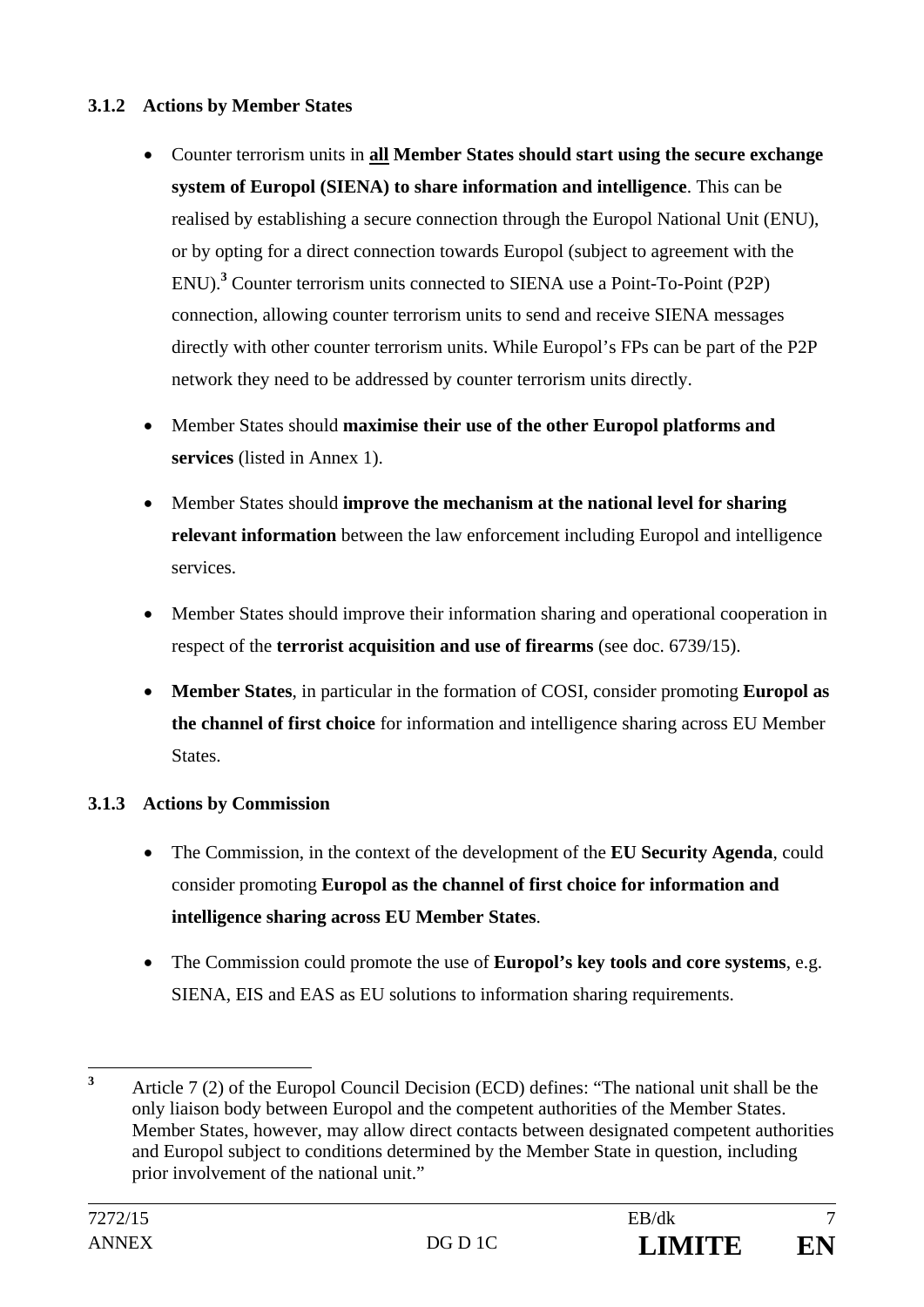### **3.2 Closing intelligence gaps**

The absence of real time intelligence at Europol leads to **key intelligence gaps** which require to be addressed at the EU level. The following are additional proposals to that end.

- Coordination through **Europol** of **risk indicators to support targeted checks at the borders of the EU and among EU Member States** (travel patterns). On this basis, relevant follow-on information and intelligence being shared with Europol's key tools and core systems (e.g. individual profiling).
- Making **full use of the capabilities of EC3**, Europol will **assess the cyber related terrorist threat scenarios**, focusing on intent and capability.
- Close integration of the **FIU network through Europol (ongoing)** to complement the **fight against the financing of terrorism beyond TFTP** (e.g. payment card fraud, means and modi operandi of terrorists to obtain funds).
- Sharing of relevant **Passenger Name Record (PNR) data with Europol** to complement the analysis of travel routes etc. and to enrich counter terrorism FPs. To this end, SIENA should be adopted as the communication system linking the proposed Passenger Information Units (PIUs) in Member States.
- Ensuring that all possible **links between terrorism and organised crime** (serious organised crime related profile of radicalised individuals posing a terrorist threat; firearms and explosives supply channels as well as illegal immigration are key areas linked to terrorism) **are identified** with a view to initiating relevant operational action and a consistent and integral response with all relevant authorities.
- **Information exchange between law enforcement and intelligence services** (within the given regulatory framework of concerned actors – see also Section 3.1.1 above).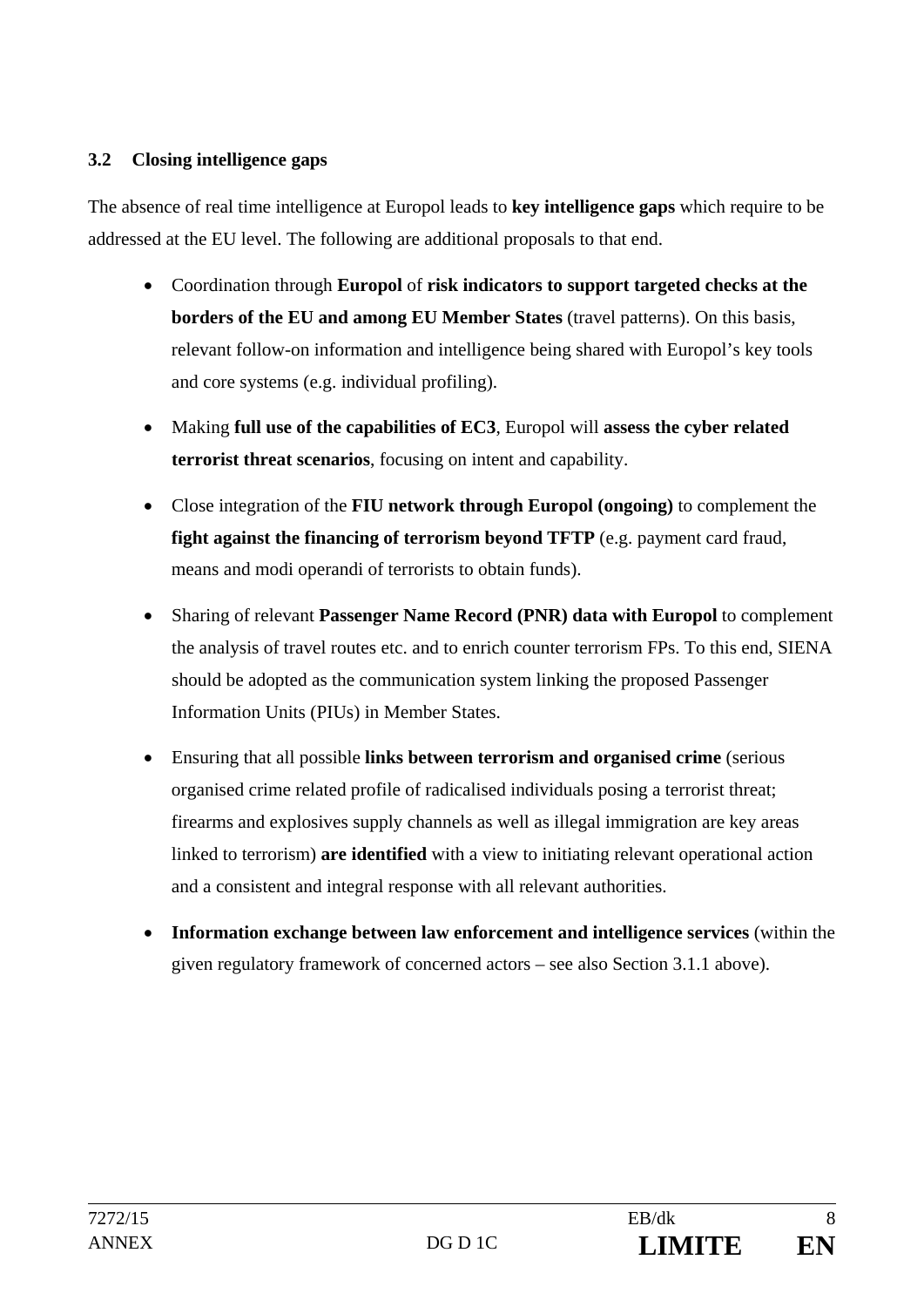# **Existing platforms and services provided by Europol in the area of counter-terrorism**

- **Information/intelligence capabilities in respect of terrorism** 
	- **Secure Information Exchange Network Application (SIENA)** As a **central tool to enable connectivity**, SIENA is used to manage the exchange of operational and strategic crime-related information amongst Member States, Europol and third party cooperation partners.
	- **Analysis Work File (AWF) Terrorism** is a distinct and self-contained component of the Europol Analysis System (EAS), with individual Focal Points (FPs) to reflect current priorities in the fight against terrorism**<sup>4</sup>** thus improving operational analysis, crossmatching, case and phenomena analysis and coordinated responses incorporating input from:
		- **FP Travellers** (foreign terrorist fighters travelling to and from conflict zones);
		- **Terrorism Financing Tracking Program TFTP** (targeted searches on data provided by MS's);
		- **Check the Web** (analysis of terrorist propaganda material available on the internet including threat analysis);
		- (Planned) **Internet Referral Unit** (identification and take down of extremist internet material).

 **4** Europol's AWF Terrorism also contains the following 3 additional FPs: Hydra (Islamic terrorism beyond the phenomenon of so called travelling foreign fighters), Piracy (East of Africa and Gulf of Aden maritime piracy), Dolphin (all other terrorist activities, i.e. rightwing terrorism)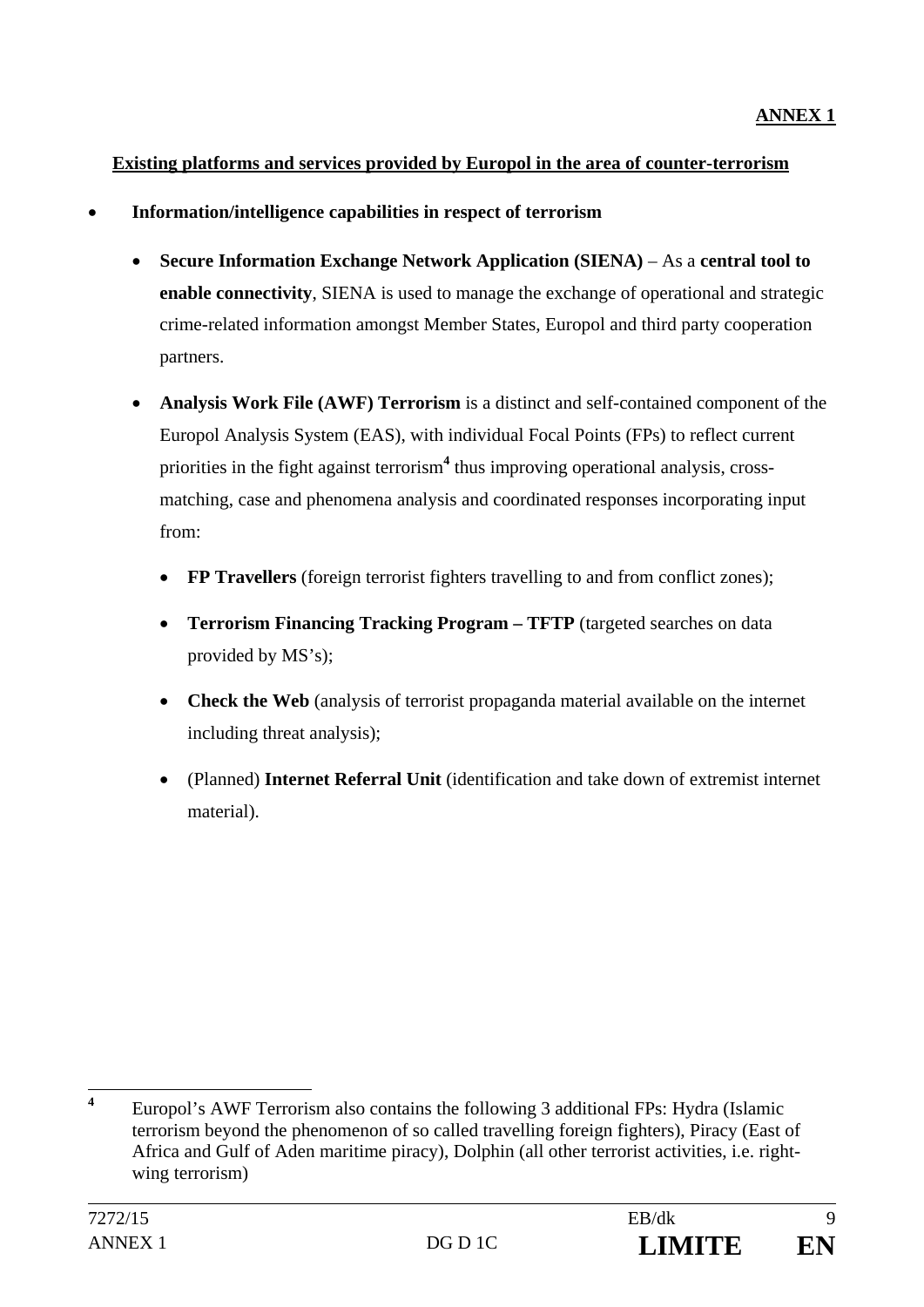The **Europol Information System (EIS)** is Europol's central criminal information and intelligence database covering all of Europol's mandated crime areas. It contains serious international crime-related information on suspects, convicts and 'potential future criminals'**<sup>5</sup>** , criminal structures, and offences and means used to commit them. It is a reference system which provides **Europol and Member States** with a rapid means to verify whether information on a **certain person or another object of interest is available beyond national or organisational jurisdictions**.

All new data inserted in the EIS is automatically compared with all information already stored in the EIS and in the AWFs (e.g. names, telephone numbers, emails, DNA, firearms, open source intelligence etc.) The purpose is to look for matches with a view to enhancing intelligence and providing new leads for further investigations. A distinctive feature of EIS is that it is directly accessible in all Member States on the level of the ENU. This access can be further widened to include national counter terrorism units.

- **Provision of counter terrorism expertise within a secure environment supported by strong logistical arrangements** 
	- **Senior counter terrorism investigators and analytical staff** with **language expertise** relevant for counter terrorism (security cleared, with background in all relevant competent authorities across the EU, including the intelligence service community)
	- **Utilising established CT networks and services at EU level: Europol National Contact Points for counter terrorism** (informal information exchange, meeting facilities at Europol etc.) and **Working Group Dumas:** Based on the initiative of the former Presidency in October 2014: EU wide approach to address foreign terrorist fighter phenomenon
	- **EU Bomb Data System (EBDS):** Application for the timely sharing of relevant information and intelligence on incidents involving explosives, incendiary and explosive devices, as well as chemical, biological, radiological and nuclear (CBRN) materials

 **5** Art. 12 of Europol Council Decision (ECD), OJ L 121,15.5.2009, p. 37.